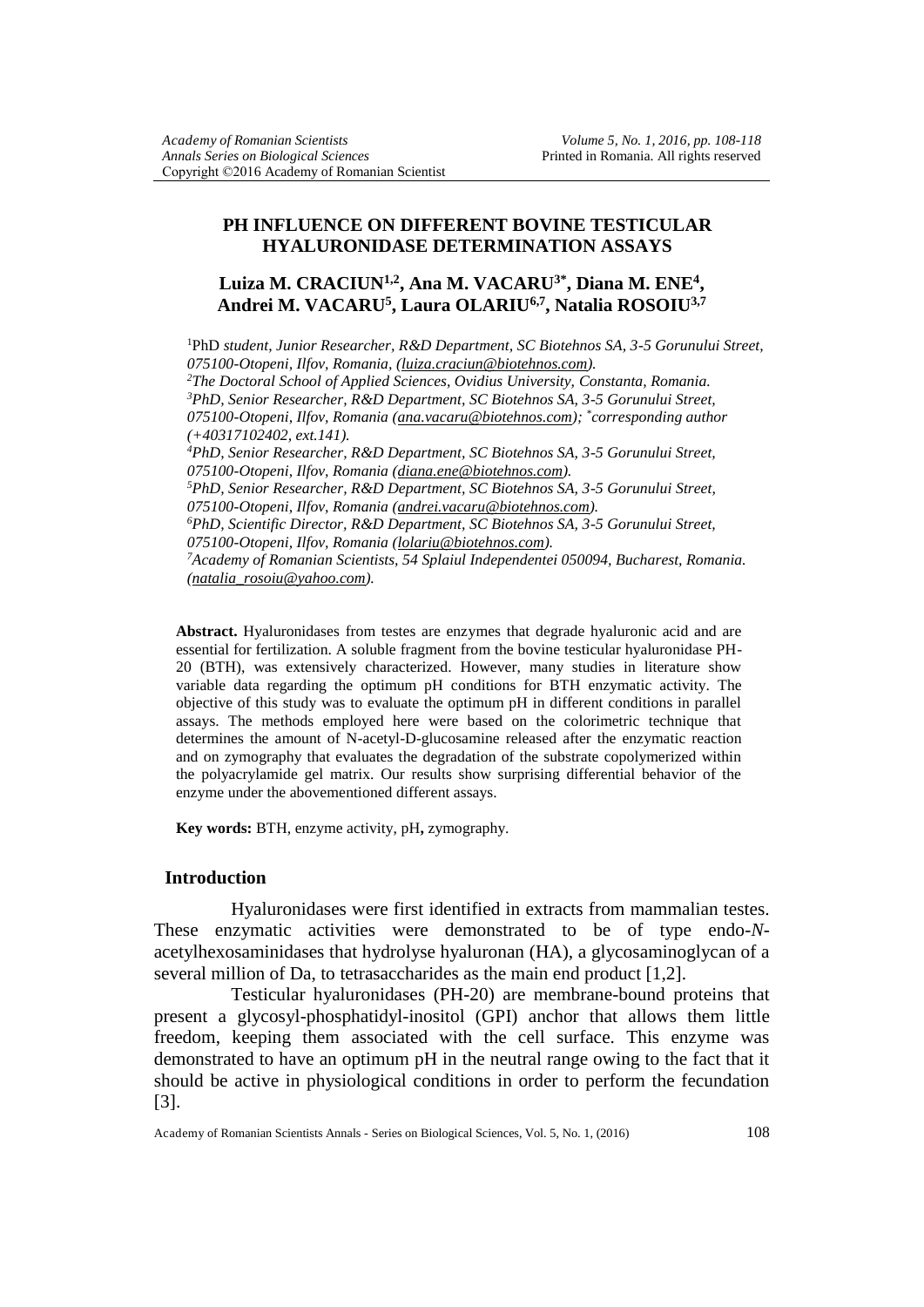Additionally, this study showed that BTH is a soluble fragment of PH-20, which lacks the GPI anchor, and has different optimum of pH, at 4.0, even though it has the same enzymatic catalytic site [3].

Other studies on the effect of pH and ionic strength upon the activity of purified BTH showed that the pH optimum for the hydrolysis of HA occurs at 5.2 in the presence of NaCl, and at 6.0 in the absence of NaCl. Hydrolytic activity towards HA hexasaccharide is favored at pH values below 5.2 whereas transglycosylation activity is favored at higher pH [4]. In another study, the optimal pH value for hydrolase activity is about 4-5, whereas pH 7 is optimal for transglycosylation reaction. In the presence of NaCl, transglycosylase activity is partially inhibited and nearly completely inhibited at concentration higher than 0.5 M [5].

A variety of methods has been developed over the years to measure the hyaluronidase activity: HA substrate-based zymography [6], turbidity assay [7] and colorimetric methods using p-dimethylaminobenzaldehyde (p-DMAB) [8,9,10].

Depending on the BTH preparation, the used substrate, the hyaluronidase assay and the incubation conditions, different pH optima were identified: pH value of 3.7[11], pH value of 5.2 [4] and pH value of 7.5[12].

Due to all these differences in optimum pH obtained by numerous assays conditions, we set to clarify if the optimum pH for BTH varies with the assay. For this, we used in parallel zymography and colorimetric methods to compare the same conditions, having different readouts. Our results open new perspectives for the potential influence of the assay on the enzymatic activity of BTH.

## **Materials and methods**

*Materials:* Hyaluronic acid (HA) from rooster comb and hyaluronidase type IV-S (EC 3.2.1.35) from bovine testes (BTH) were from Sigma Aldrich and the prestained molecular weight protein marker was from BioRad. All the other reagents used in this study were of the purest grade available from Sigma Aldrich. *Zymography:* Zymography is an electrophoretic technique, commonly based on sodium dodecyl sulfate - polyacrylamide gel electrophoresis (SDS-PAGE), which contains a substrate copolymerized within the polyacrylamide gel matrix, for the detection of an enzymatic activity. HA (the substrate) at a concentration of 0.17 mg/ml was copolymerized in 10 % polyacrylamide gel. The enzyme (BTH) was solubilized in PBS buffer according the product preparation instructions and diluted with 2x sample buffer containing 0.5 M Tris, pH 6.8, 5 % SDS, 20 % glycerol and 0.1 % bromophenol blue. Migration of the gels was done at 100V for 1.5-2h, in non-reducing conditions. Gels were washed for one hour on ice, with 5 % Triton X-100 to remove the SDS and then were developed for 3 h at 37°C in different buffers. After development, gels were stained with 0.5 % Alcian blue in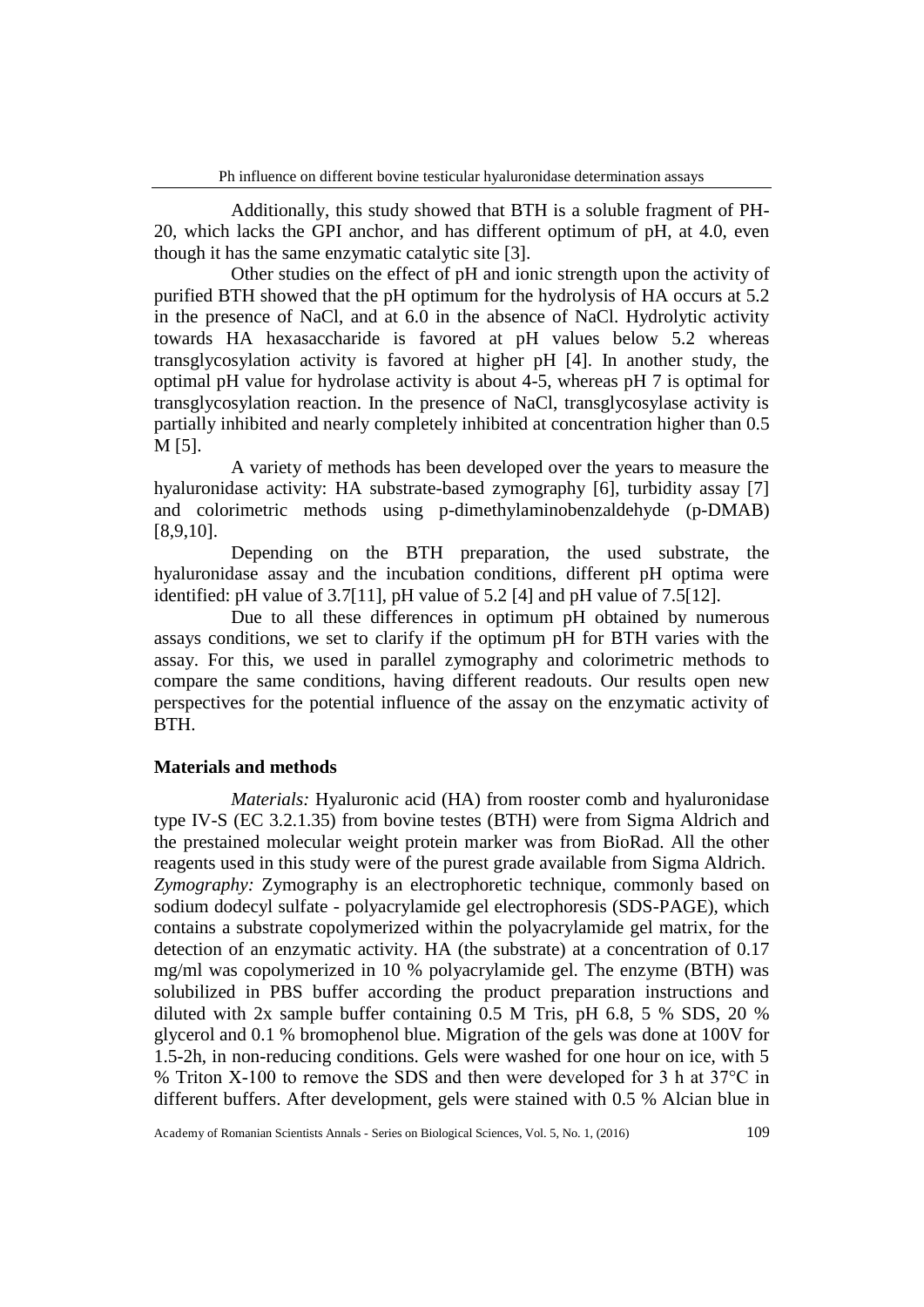20 % ethanol-10 % acetic acid for one hour and then destained in a solution containing 20 % ethanol and 10 % acetic acid. Staining of the gels reveals sites of proteolysis as two translucent bands on a blue background at a molecular weight of approximately 70 and 50 kDa. The bands of hyaluronidase activity were imaged using ChemiDoc MP (BioRad) and quantified using ImageJ software image analyzer. The hyaluronidase enzymatic activity was expressed as arbitrary densitometric units, and plotted in Excel or Prism GraphPad.

When comparisons between various pH of the same buffer, or of different buffers were needed, the same samples were loaded on the gel and the gel was cut in equal pieces. Each piece of gel was incubated as required. After developing, all the pieces of gel were stained in the same solution in order to maintain the same background color.

*The colorimetric assay:* We used a modified colorimetric assay which is based on the method described in Reissig et al. [8]. The colorimetric assay (Morgan - Elson reaction) assesses the reaction of N-acetyl-D-glucosamine (NAG) at the reducing ends of HA and its fragments with pdimethylaminobenzaldehyde (p-DMAB) resulting in a red colored product. Briefly, mixtures of 150 mM NaCl in 50 mM acetate buffer, pH=4, and different concentrations of BTH were incubated for 0.5 h at 37°C. The substrate solution (1.25 mg/ml HA in reaction buffer) was added and the enzymatic reaction develops for another 0.5 h. The reaction was stopped by cooling on ice. The next step was addition of alkaline borate solution (0.8 M potassium tetraborate, pH=9.8) and the reaction mixture was boiled for exactly 4 mins at 100°C in a water bath. After rapid cooling on ice, p-DMAB solution is added (0.1 g/ml of p-DMAB in glacial acetic acid which also contains  $12.5 \%$  (v/v) 10N HCl; the solution was diluted with 9 volumes of glacial acetic acid before use) and the mixture was incubated at 37°C for 20 min; the change in absorbance was read at 585 nm. Enzymatic activity was expressed as reaction rate comprising of µg of NAG released/min.

The buffers used for these experiments were:

**formate buffer** (0.1M sodium formate, 0.150M NaCl at  $pH=3.7$ , 5.5 and 7.2, pH was adjusted with formic acid, if necessary);

**acetate buffer** (0.1M sodium acetate, 0.150M NaCl at pH=3.5, 4.0, 5.6, 6.0 and 7.0, pH was adjusted with acetic acid, if necessary)

- **phosphate buffer saline (PBS)** (0.137M NaCl, 2.7mM KCl, 10mM Na<sub>2</sub>HPO<sub>4</sub>, 1.8 mM KH<sub>2</sub>PO<sub>4</sub> at pH=4.0, 5.5 and 7.4, pH was adjusted with HCl if necessary).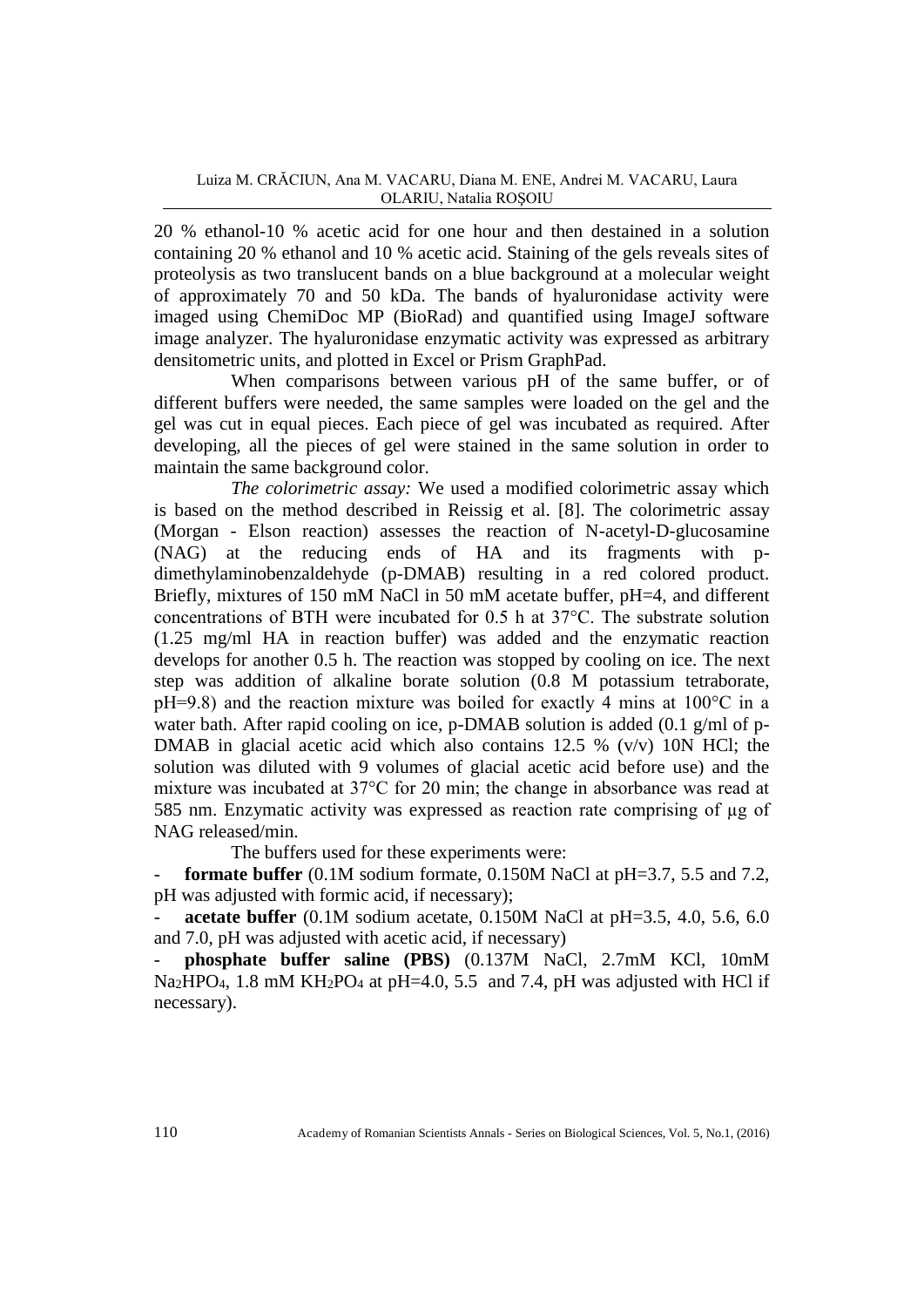#### **Results**

#### **Enzymatic activity of BTH can be tested by zymography**

In previous studies BTH was shown to have an optimum pH at 4.0 [13], 3.7[11], 5.2 [4], 7.4 [14] and 7.5 [12]. To clarify this discrepancy, we set to evaluate by zymography the enzymatic activity of BTH in two extreme conditions: formate buffer at pH=3.7 (Fig.1a and c) and PBS at pH=7.4 (Fig.1b and d).

We tested the reproducibility and robustness of the method by loading several samples of enzyme in different concentrations. Comparing the zymograms, in both conditions there are two lysis bands at approximatively 70 kDa (band1) and 50 kDa (band2), respectively (Fig. 1. a, b, c and d). In Fig.1a we show that loading four or five different samples of BTH that have the same concentration (5.7, 11.5 or 22.9 Units - U) results in little variation on the enzymatic activity as it is measured by quantification of the bands (the graphs on the right). By developing the gels in PBS buffer it seems that there is a slight increase in the variability of the BTH samples, especially when quantifying the upper band (band1) (Fig.1b).

In order to determine the linearity of the method were verified several concentrations of enzyme in the same conditions as described above. The curves obtained based on the densitometric analysis of most bands show linear correlation coefficients around 0.9 which demonstrate a good correlation between enzymatic activity and enzyme concentration (Fig. 1c and d).

In short, the method is robust and it shows great linearity between the enzyme activity and the number of units loaded on each lane.

An unexpected finding was that the bands obtained after developing the gels in PBS buffer were more intense than those obtained in formate buffer, even though gels were kept in the same temperature and humidity conditions, and also for the same amount of time. Based on this we asked if we will obtain similar profiles of enzymatic activity in different buffers and at different pH values.

#### **By zymography, BTH functions better at a higher pH**

We tested several conditions that implied different buffers with variable pH. In Fig. 2a we can observe that the higher pH of formate buffer induces a greater discoloration of the gel, suggesting a better activity for the enzyme. From the quantification (the graph underneath), it seems that pH 5.4 represents the optimum for BTH in this buffer, which correlates with the data from literature that states that the optimum pH for this enzyme is situated between 4.0 and 6.5 [14].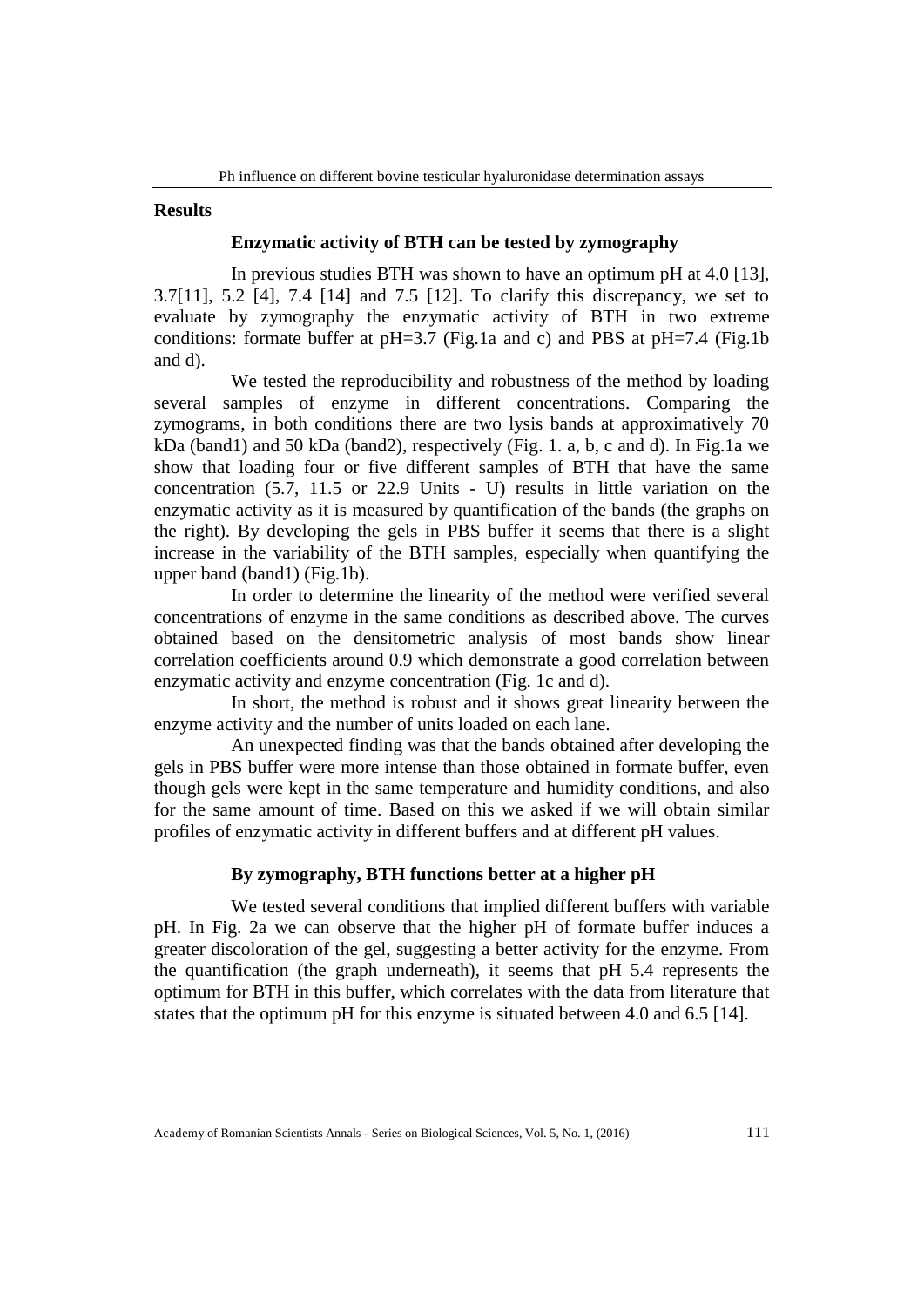

Luiza M. CRĂCIUN, Ana M. VACARU, Diana M. ENE, Andrei M. VACARU, Laura OLARIU, Natalia ROŞOIU

**Fig. 1. Evaluation of enzymatic activity of BTH by zymography. a.** Different samples of enzyme were loaded in three different concentrations (5.7, 11.5 or 22.9 Units) and developed in formate buffer, pH=3.7. The quantification of the bands is shown in charts on the right; **b.** The same samples as above were developed in PBS at pH=7.4, and the densitometric analysis is shown on the right; **c** and **d**. To verify the linearity of the assay, different amounts of enzymatic units were loaded and developed in formate buffer (**c**) and PBS (**d**). Curves based on the densitometric analysis of the zymograms are shown on the right side. The slopes were obtained in excel. M represents the protein molecular weight marker.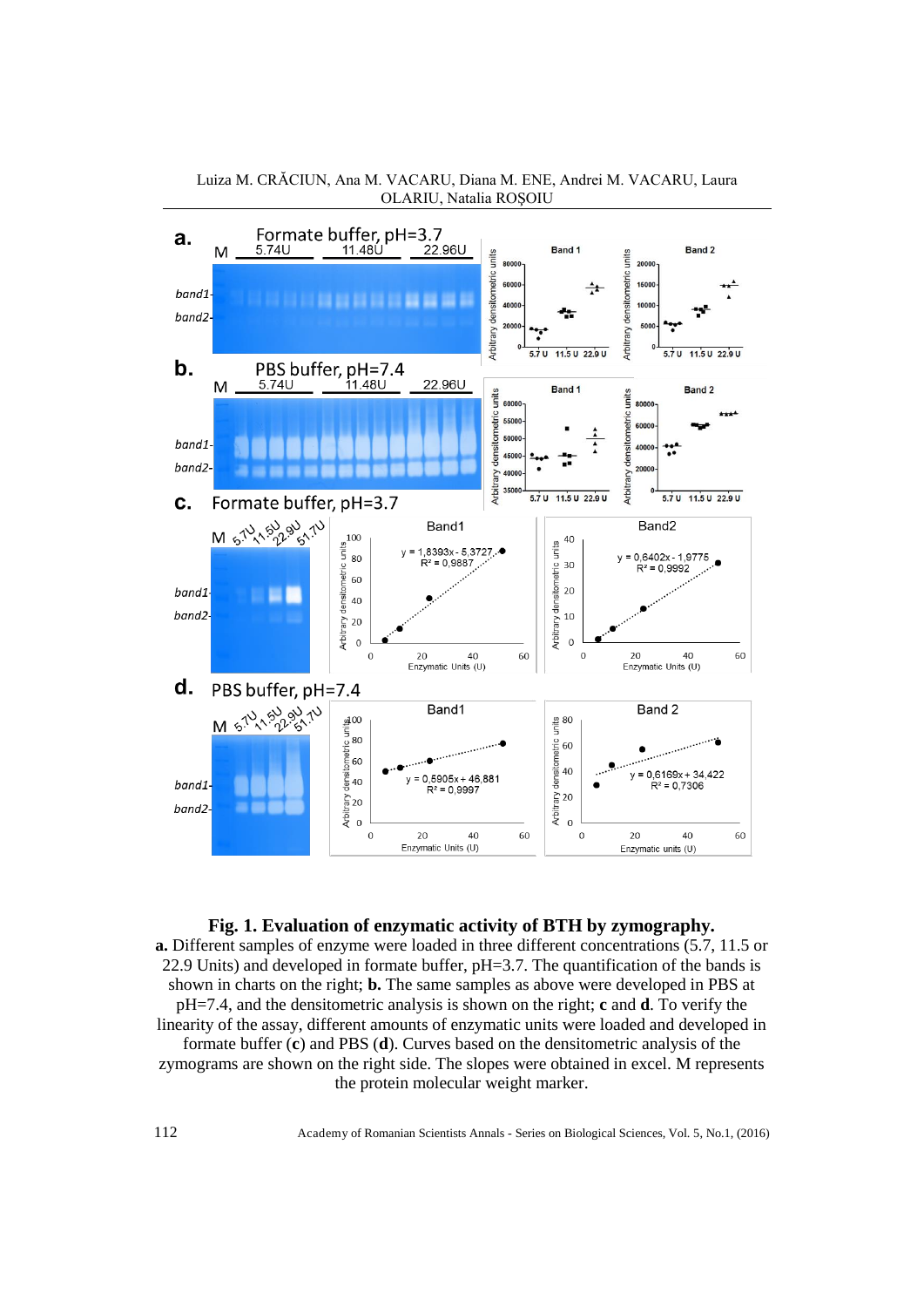

## Ph influence on different bovine testicular hyaluronidase determination assays

#### **Fig. 2. Enzymatic activity of BTH is influenced by pH.**

Two enzyme concentrations (lane1- 11U, lane2- 52U) were loaded in HA gel and incubated for 3h, at 37°C in formate buffer (**a**), acetate buffer (**b**) and PBS (**c**) at different pH values, as is marked on the figure. The intensities of the bands were quantified and graphed below.

In the acetate buffer (Fig.2b), the zymogram and the graph based on its quantification show an increase of enzymatic activity at higher pH values.

In Fig. 2c, the enzymatic activity developed in PBS buffer apparently does not vary with the pH.

Based on all these data, BTH seems to function better at a higher pH in these tested conditions, regardless on the nature of the buffer.

As we also have access to another method that implies a different mechanism, we tested BTH in the same conditions by hyaluronidase colorimetric assay.

#### **By colorimetry, BTH shows better activity at lower pH**

The colorimetric method for hyaluronidase activity implies the determination of NAG obtained by digesting the substrate with BTH in given conditions of pH and ionic strengths. In Fig. 3, we characterized the behavior of NAG in the same buffer, but varying the pH, in order to determine the potential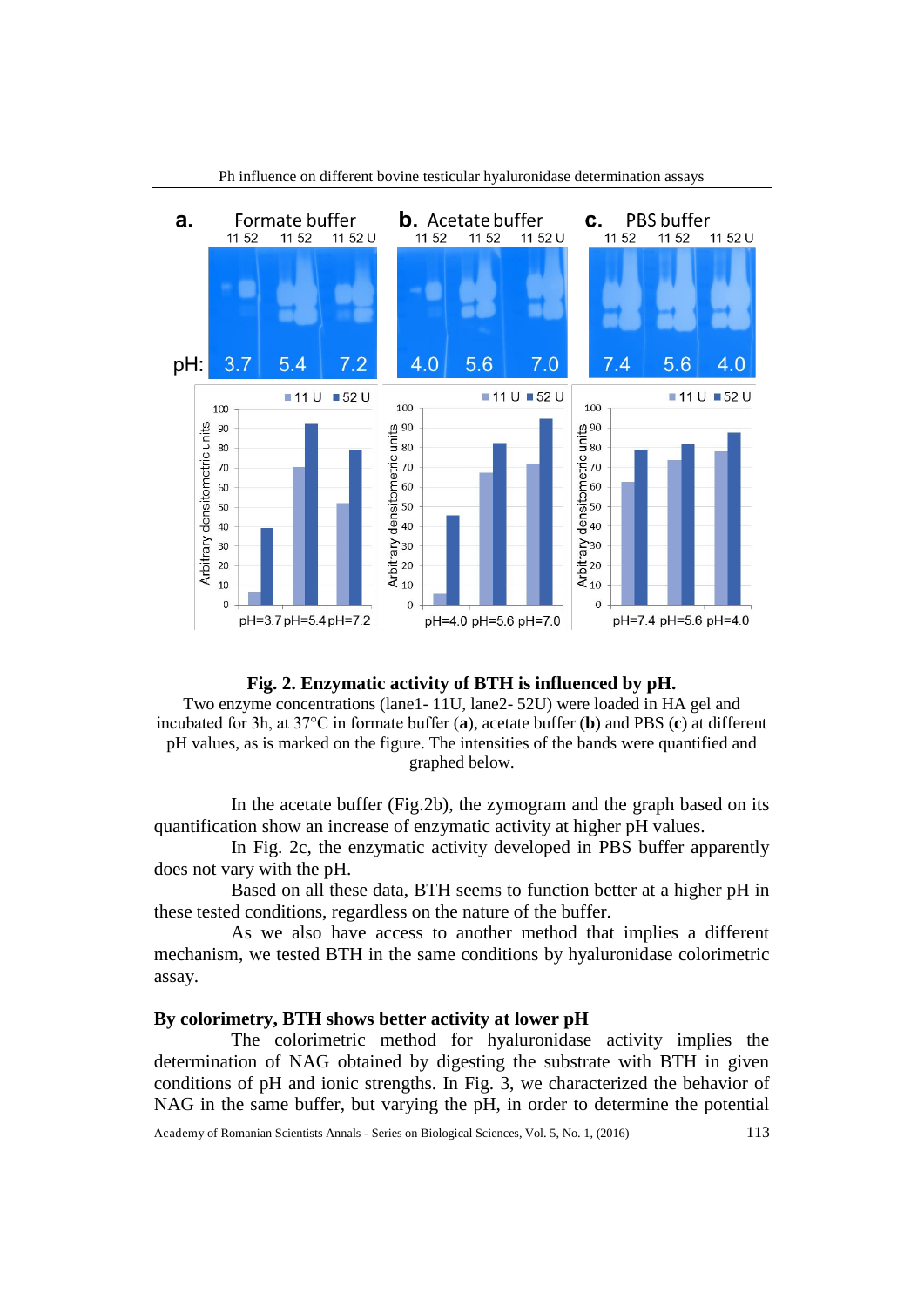interference of the pH with the read-out system. Each NAG curve had a good linearity, regardless of the buffers or the pH used. Moreover, the read values for the absorbance for each condition do overlap, suggesting that the color reaction is not sensitive to these changes (Fig. 3a, b, c).

The enzymatic curve in acetate buffer (Fig. 3a) shows a decrease in activity with increasing the pH value with the maximum rate of reaction at pH=4. The reaction rates decrease with the increasing of the pH values.

A similar behavior can be observed for the BTH in other two buffers tested, PBS (Fig. 3b) and formate (Fig. 3c), where higher reaction rate is obtained at lowest pH tested, 4.0 and 3.7, respectively. At the highest pH tested (7.0, 7.2, or 7.4 for acetate, formate and PBS, respectively), the reaction rates remains nearly unchanged irrespective of increasing the enzymatic units added in the reaction.

These data indicate that for the colorimetric assay, BTH has an analogous comportment regardless of the different buffers used, at low pH values the enzyme reaction rate showing the best results, while at higher pH values loosing almost completely the activity.

BTH is a well described enzyme that has already wide applications [9, 10, 15]. However, there is a lot of variability in the results from previous studies that state several pH optima for this enzyme [11, 12, 13]. To clarify this issue, we tested the enzyme activity in similar conditions in parallel by zymography and colorimetric assay.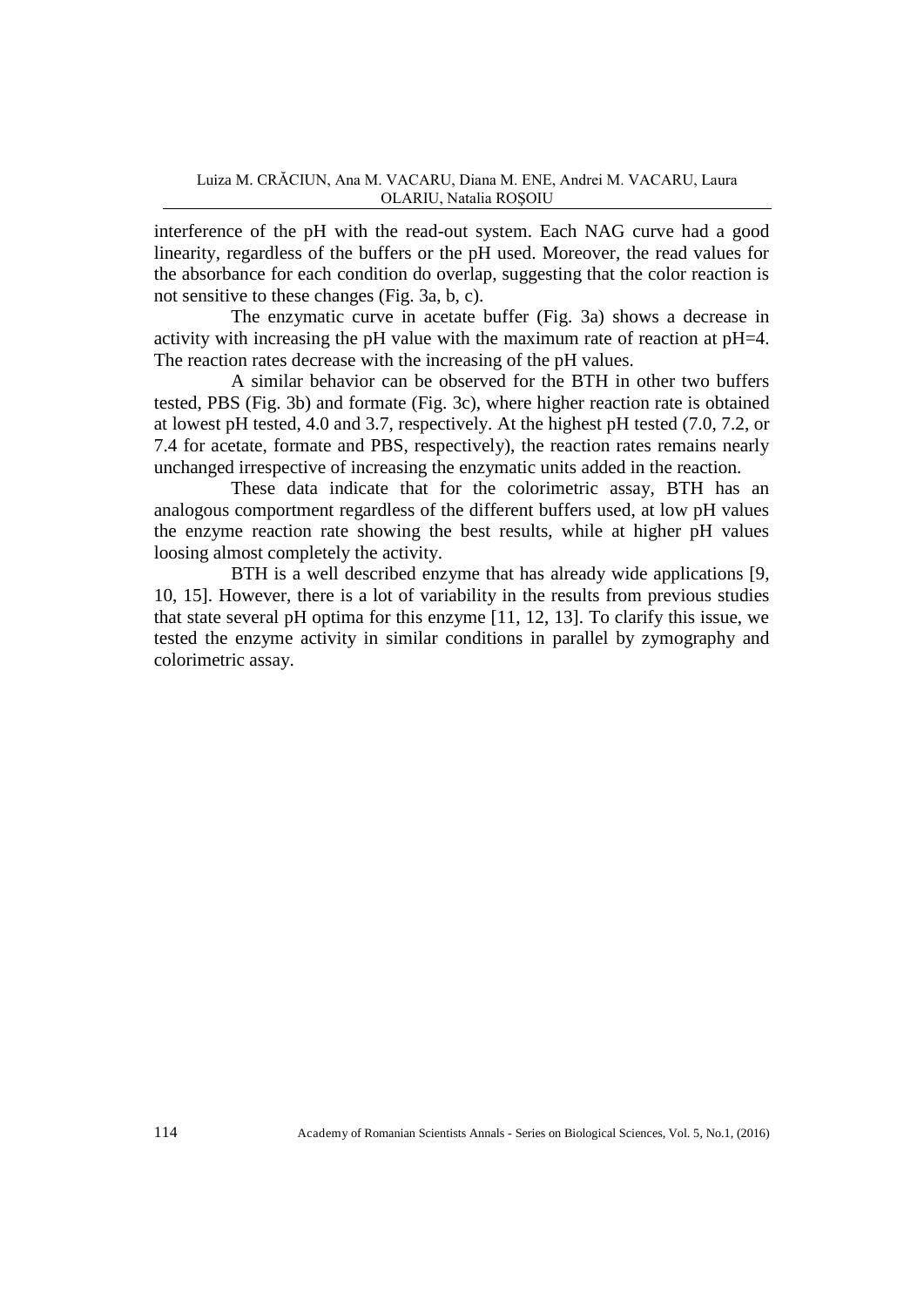

**Fig. 3. Evaluation of BTH enzymatic activity by colorimetry.** NAG concentrations were plotted against the absorbance of the NAG-pDMAB complex at 585nm obtained during reactions in different buffers with various pH values (**a.** acetate buffer at pH=3.5, 4.0, 5.6, 6.0, 7.0, **b.** PBS buffer at pH=4.0, 5.6, 7.4 and **c.** formate buffer at pH=3.7, 5.5, 7.2). Enzymatic curves where reaction rate was plotted against the number of enzymatic units are shown on the right for the corresponding buffers and pH (**a.** acetate buffer at pH=3.5, 4.0, 5.6, 6.0, 7.0, **b.** PBS buffer at pH=4.0, 5.6, 7.4 and **c.** formate buffer at pH=3.7, 5.5, 7.2).

Academy of Romanian Scientists Annals - Series on Biological Sciences, Vol. 5, No. 1, (2016) 115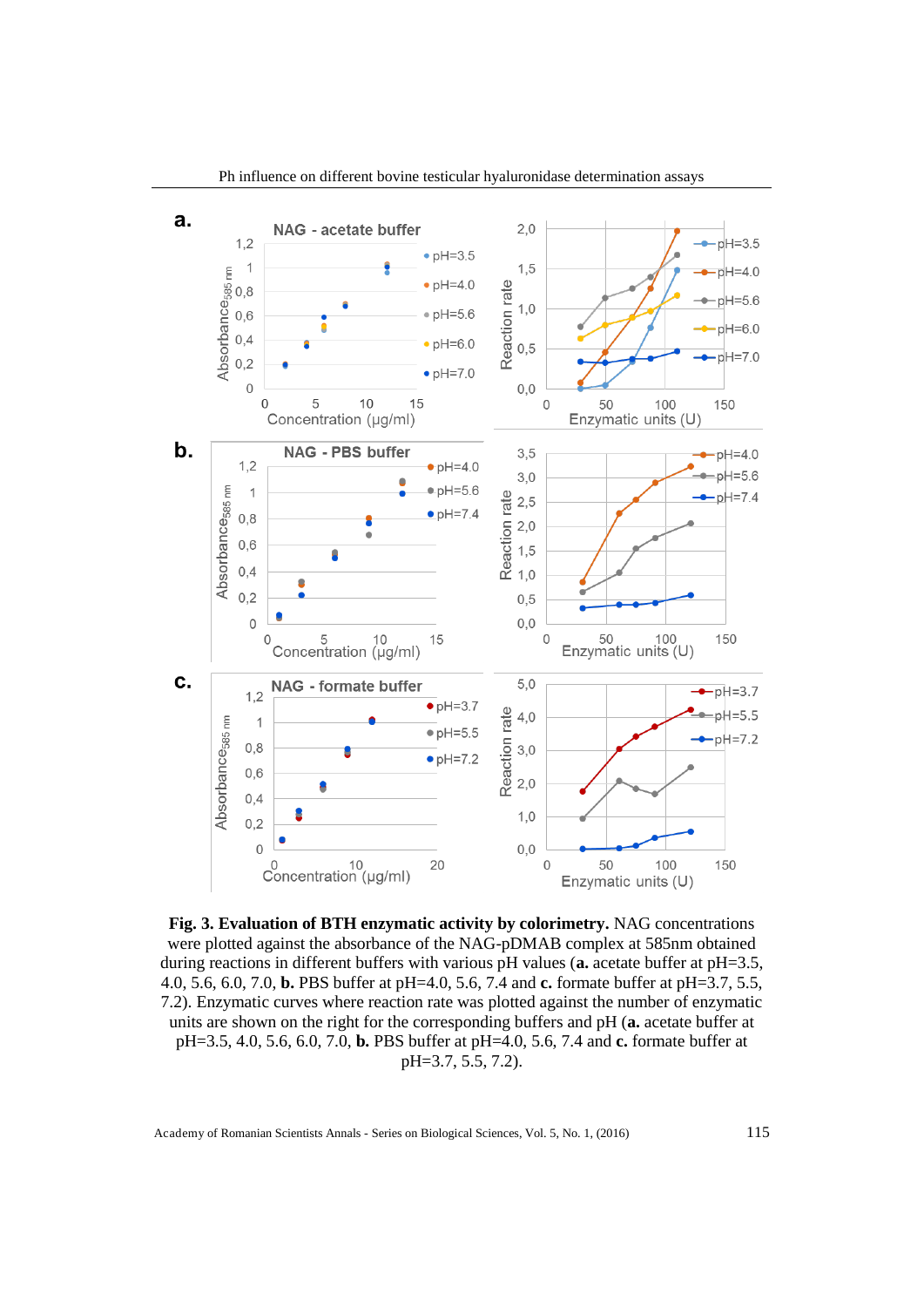Luiza M. CRĂCIUN, Ana M. VACARU, Diana M. ENE, Andrei M. VACARU, Laura OLARIU, Natalia ROŞOIU

Our data suggest that the zymography method can be used in applications such as hyaluronidase inhibitors screening, as it seems like a robust and sensitive method for determining small differences of enzymatic activity (in the range of single units). Moreover, we have the possibility of performing these tests in a wide range of pH, depending on application. For example, when one would like to address the behavior of the enzyme in the presence of inhibitors, like for example bioactive complexes rich in glycosaminoglycans [16] at a physiological pH, we can employ the zymography method. Moreover, these kinds of approaches can be applied also to test other enzymes, from other sources (biological samples, like blood serum or synovial fluids).

#### **Conclusions and discussion**

A surprising finding of our study was the discrepancy of pH optima that BTH has in the two different assays by which the enzymatic activity was tested, zymography and colorimetric method. The results show BTH having pH optima at around 4.0 by colorimetric method, but between 5.6 and 7.0 by zymography, summarized in Table 1. In these assays, the other conditions were kept unchanged (the substrate, the enzyme and the buffers were the same). So how can we explain this difference in the behavior of BTH?

**Table 3)** Summary of enzymatic activity (EA) variation based on different pH values. n.d.= not determined.

| <b>BUFFER</b>  | pH  | EA<br>ZYMOGRAPHY | EA<br><b>COLORIMETRIC</b> |
|----------------|-----|------------------|---------------------------|
| <b>Formate</b> | 3.7 |                  |                           |
|                | 5.5 |                  |                           |
|                | 7.2 |                  |                           |
| Acetate        | 3.5 | n.d.             |                           |
|                | 4.0 |                  |                           |
|                | 5.6 |                  |                           |
|                | 6.0 | n.d.             |                           |
|                | 7.0 |                  |                           |
| <b>PBS</b>     | 4.0 |                  |                           |
|                | 5.6 |                  |                           |
|                | 7.4 |                  |                           |

One explanation might come from the fact that the two assays look from different angle at the enzyme activity.

Zymography uses HA substrate immobilized in polyacrylamide gel, the enzyme is applied to this gel, is run based on electric current in non-reducing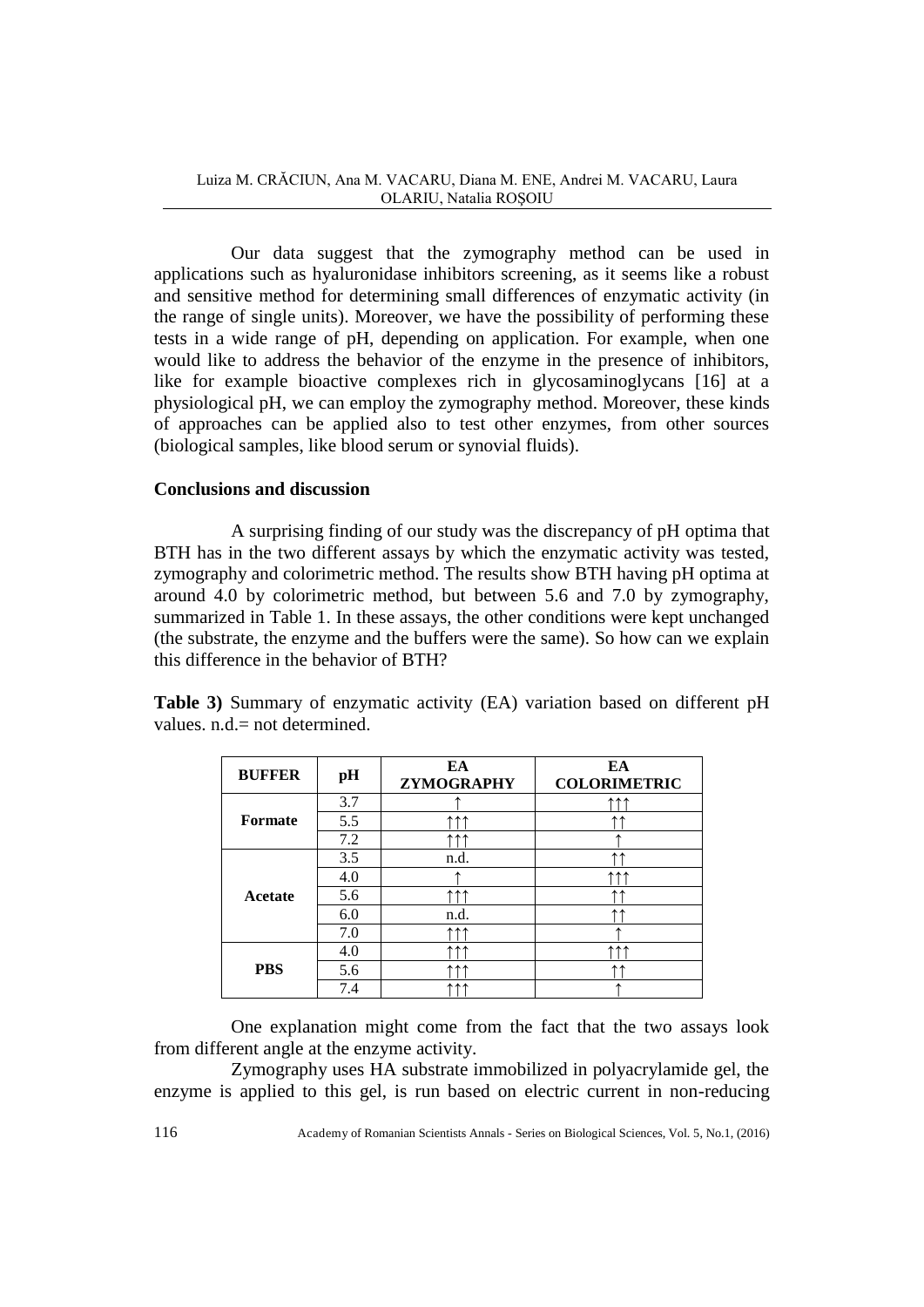conditions and gets trapped at the corresponding molecular weight in gel. To recover conformation and implicitly activity, the enzyme is renatured with TritonX-100 (that replaces the denaturing action of SDS) and then incubated in the corresponding buffer. In these conditions, the enzyme directly degrades the substrate from the immediate vicinity, and once this action takes place, the degraded substrate is released from the gel mesh, getting diluted out in the developing buffer.

Perhaps, all these actions that maintain the enzyme immobilized in the polyacrylamide gel may confer a specific conformation that allows a better accessibility of the substrate in the catalytic site. This conformation may be different than the conformation of BTH in solution, like it has in the colorimetric method. This may confer different accessibility to the substrate and implicitly different enzymatic activity.

This hypothesis is supported also by the finding of Meyer and colleagues [1]. In that study they show that BTH is a soluble fragment from the membrane-bound PH-20, an enzyme essential for fertilization. In a complementary study, they show that BTH has the best activity at pH=4.0, while PH-20 has a pH optima in the neutral range. Thus, BTH immobilized in gel may behave as the membrane-bound PH-20, having a similar conformation, and this way requiring a higher pH as an optimum condition.

Alternatively, previous studies show that BTH functions as a transglycosylase at higher pH [5]. In the colorimetric reaction, the enzyme is continuously in contact with intact as well as with degraded substrate, then at higher pH, as this transglycosylase activity may be prevalent, at the end of the incubation time there would be less NAG to react with p-DMAB, which would translate in less activity. This is very different from the zymography situation, where the degraded HA leaves immediately the site and is diluted out in the developing buffer, getting this way inaccessible for the transglycosylase.

Our data here gives important alternatives for characterizing pH optimum conditions for BTH enzyme activity, and also raises new interesting questions. Further studies that look at the potential conformation change of BTH between these two assays conditions will elucidate this incongruence.

Moreover, based on these results, we open the possibility for new applications of the assays for screening hyaluronidase inhibitors represented by bioactive complexes rich in glycosaminoglycans as those recently described by our group [16].

## **Conflict of interests**

The authors declare no conflict of interest.

## **Notations** and/or **Abbreviations**

BTH – bovine testes hyaluronidase; HA – hyaluronic acid/hyaluronan; SDS – sodium dodecyl sulphate; NAG - N-acetyl-D-glucosamine; NaCl – sodium chloride; PBS – phosphate buffer saline

Academy of Romanian Scientists Annals - Series on Biological Sciences, Vol. 5, No. 1, (2016) 117